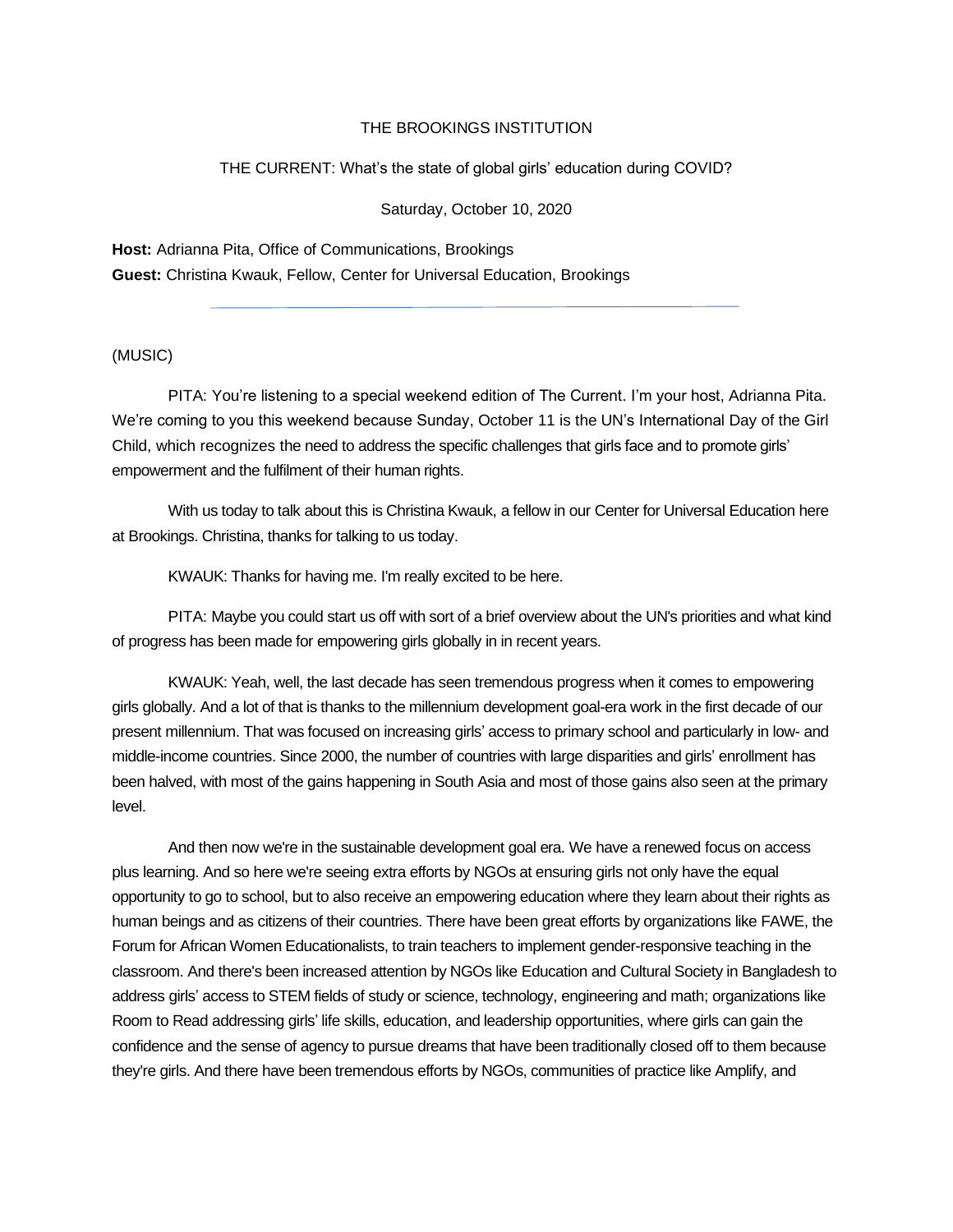researchers to address harmful social and gender norms that are held by parents, families, and communities that have held girls back.

But despite these efforts, there is still a very long way to go. Only half of countries in the world have achieved gender parity at the secondary school level, and only a fourth of countries have achieved gender parity at the upper secondary level. So, we've seen a plateau in progress over the last few years, and it's largely because investments in girls' education and girls' empowerment has been a bit piecemeal rather than systemic. It's fallen under the purview of NGOs and the philanthropic community rather than of governments and their ministries of education and finance. I think pre-COVID there are, you know, in terms of statistics, there was still 130 million girls who are out of school. 3 million girls every year were at risk of undergoing female genital mutilation and 21% of girls, or about 12 million girls a year, are being forced to marry as children. And when you look at these statistics by country the variation is even more startling. So, for example, 76% of girls in Niger are married before they reach 18, for example.

So, the challenge with working to empower girls is that you can't achieve empowerment through an isolated after-school program that only girls go to. You have to also address the mindsets, the attitudes, beliefs and practices of boys, men, mothers, cultural and political leaders, and so on. You have to address empowerment through transformative systems change that disrupts the underlying structures of inequality and deeply embedded patriarchal structures of oppression, but it's oftentimes easier to target individuals and as a result, change is slow. Empowerment, like agency, is a relational achievement. Those already with power must recognize and respect the power gained by those with less power and it really, you know, empowerment can't be achieved in a vacuum.

Unfortunately, girls don't have time to wait around for the slow pace of change. Unlike working to empower women, for example, there's a very limited window of time to change the life course of a girl for the better. And in fact, those in the field of girls' education like to break this window of approximately 15 years in a girl's life into three critical transition periods in girlhood. First, there's the time when the girl should enter primary school. So that's when she's around five to seven years old. The second time is the time right before and at the onset of puberty. So, between 10 and 14, when harmful gender practices, including child marriage are triggered because her changing body signals to others that she's becoming a woman. This is also the period when she should be transitioning to secondary school, but we see a large drop-off. And then the third critical transition is the time that she should transition and complete upper secondary school, or between 14 and 18, where we see some of the highest rates of out-of-school girls and the highest rates of unwanted pregnancies.

PITA: Sure. You're talking about some of the trends in the pre-COVID era, as you mentioned, how has the pandemic and ensuing economic recessions, how has that challenged some of the gains that we were seeing and changing how different groups and actors try to pursue those goals?

KWAUK: Yeah, like everything else, COVID has complicated everything and threatens to undo decades of progress. On the one hand, lockdowns around the world mean that NGOs can't gain access to some of the most vulnerable girls in their communities. And we know from the data that this is pretty bad news. Gender-based violence and sexual violence against girls and women appear to be skyrocketing during COVID.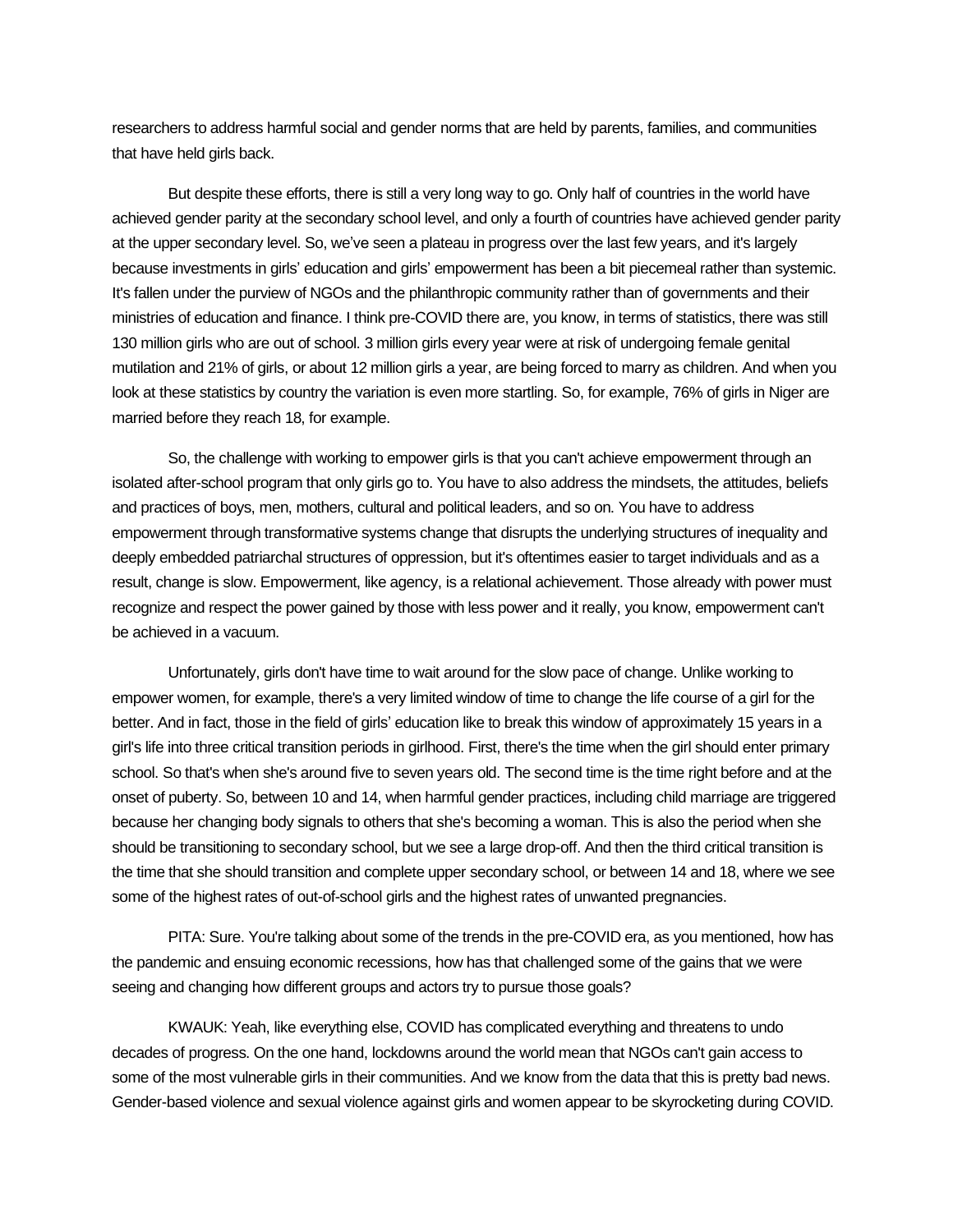The UN FPA estimates that for every three additional months of lockdown, we can expect to see these numbers increased by 15 million additional cases of gender-based violence.

And on top of this, at the peak of COVID, you had nearly 1.6 billion learners out of school, creating an additional 750 million girls who were in school who are now out of school as a result of worldwide school closures. And this is also incredibly bad news because we know that girls in low- and middle-income countries are 23% less likely to have access to internet, essentially cutting them off from the opportunity to engage in distance learning compared to their brothers. And this is if their countries are engaging in online distance learning. And then on top of this – the list just keeps going -- we've learned from other school closures from previous epidemics and natural disasters that girls are less likely to return to school when schools reopen. The Malala Fund, for example, estimates that an additional 20 million schoolgirls will be added to that 130 million out-of-school girls statistics that I mentioned earlier as a result of things like unwanted and unintended pregnancies that resulted from sexual violence, like rape, due to decreased mobility during lockdown or from transactional sex due to increase economic hardships experience during the economic slowdown.

So, while we don't yet know the full extent of the impact that COVID will have on girls, we do know that they will be dramatically affected and that their life courses will be dramatically affected. We're talking about millions of girls here.

But you know the good news, I guess, is that the folks leading the charge on girls' education are not taking a break. And if anything, COVID has caused them to work double-time on even more limited budgets to pivot their programming to reach as many girls as possible. Programs like Educate! in Uganda are turning to SMS texting and radio shows and other low-tech means to ensure girls continue to learn in some way. And in India, at Prerna girls school, a cadre of community teachers are being trained in bringing school to students during lockdown. So there's a lot of work that needs to happen because of that really long list of really bad things that COVID creates for girls' education and girls' empowerment, but we have extremely dedicated champions of girls' education around the world who are trying to make sure that these statistics don't become reality.

PITA: Great. You recently wrote a piece for the Brookings 19A series -- this series highlights gaps in gender equality still remaining a century after the 19th Amendment to the U.S. Constitution was ratified. Where you recommended in this piece that the U.S. pursue a feminist foreign policy. What does that mean? What would a feminist foreign policy look like?

KWAUK: Yeah, well, here I draw on the amazing work of colleagues at the IC RW, the International Center for Research on Women, who have outlined a brilliant vision for feminist foreign policy. It simply means that a country like the U.S. defines its interactions with other states and other and non-state actors in a manner that centers, prioritizes, promotes, and protects gender equality, human rights, environmental integrity, and peace while disrupting colonial, racist, and patriarchal power structures. So, this would mean our international trade, diplomacy, humanitarian assistance and development aid, among other sectors, would integrate issues of gender and the protection of women's rights and human rights into the very center of their work. In the case of international development, it would mean that every program of bilateral aid would conduct a gender analysis to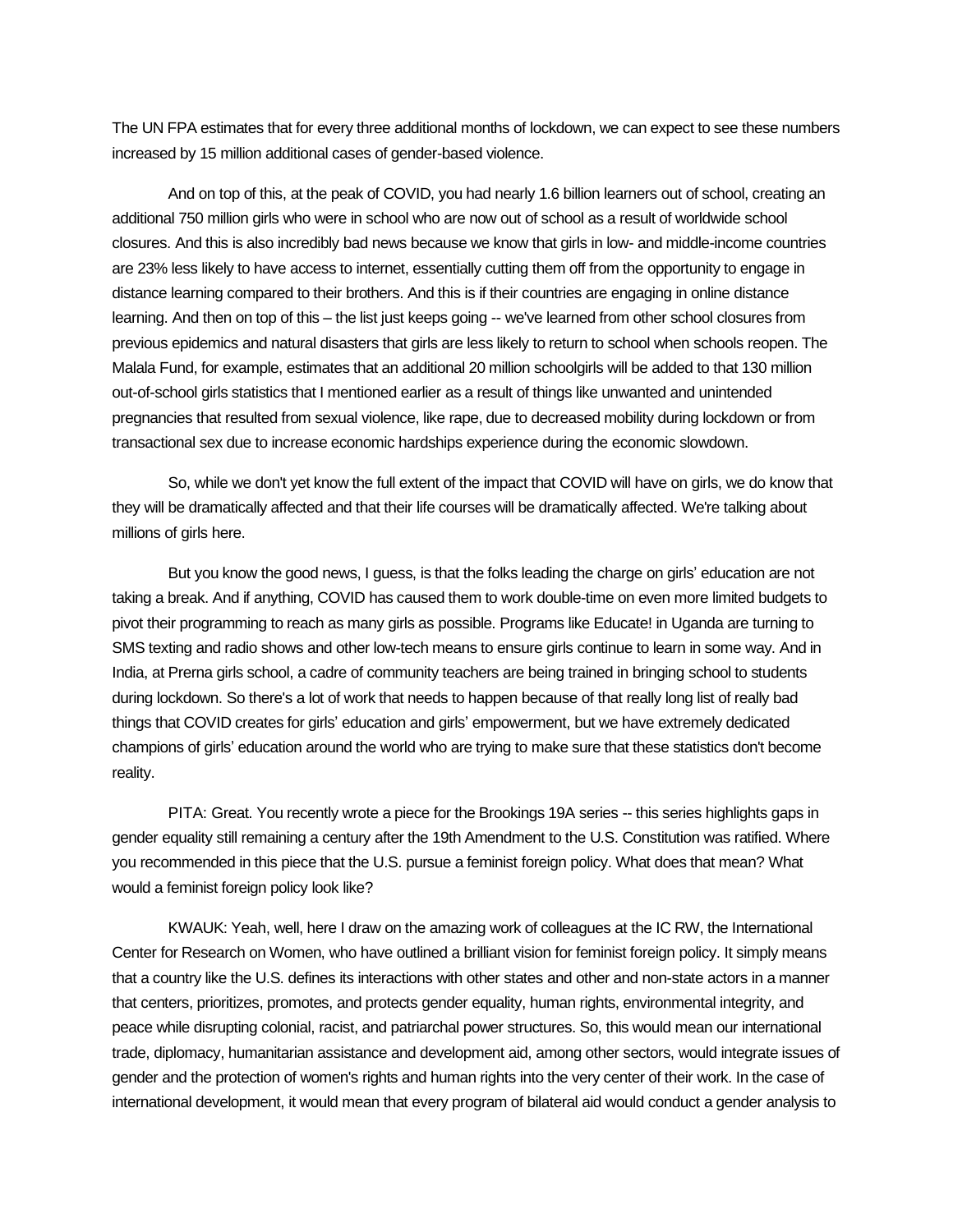understand how issues of gender inform, intersect with, and/or exacerbate the problems experienced by groups marginalized by their socio-economic status and geographic location. It would mean that every bilateral aid program considers how issues of gender, peace, and environmental integrity can inform how programs, solutions, and investments are designed so that they can be more effective and so that our dollars have more equitable, sustainable, and long-lasting impact.

What it doesn't mean is that we only think about women and women's issues. On the contrary, it ensures that we think about social equity issues and that we deliver a foreign policy that's informed by an ethics of care.

PITA: So, where are those priorities now in terms of current U.S. policy? And what are some of your hopes for the future implementation?

KWAUK: Yeah. Well, for starters, right now, gender gets tacked on a lot of our policy objectives as an afterthought and as a separate checkbox criteria that has to be met in order for funds to be approved or for an evaluation to be deemed satisfactory. So, you know really what this would mean what a feminist foreign policy would mean would be that we make considering and addressing gender issues less of an add-on, and more of a fundamental component of foreign policy. Right now, there are only a handful of countries that have adopted a feminist foreign policy. In includes Sweden, Canada, France and Mexico. But even then, we have to look at these examples with caution because it's not just the title of being "a feminist foreign policy country" that we're looking for, but also the follow through.

We looked at the ODA or the overseas development assistance of countries that have adopted a feminist foreign policy and compare that to other countries' ODA. And countries that have adopted a feminist foreign policy certainly rank among some of the highest countries who invest in gender equality overseas. So, for example, Sweden contributed over 80% of its bilateral aid to achieving gender equality and 20% of that was to programs that held gender as a principal focus. However, there are other feminist governments like Spain, Australia, and the Netherlands that haven't officially declared a feminist foreign policy but are investing a larger share of their ODA to gender equality as a principal goal. So, for example, Spain contributes 23% of its bilateral aid to gender as a principal target, compared to Canada, which is a feminist foreign policy country that only contributes 5% of its bilateral aid to gender as a principal target. So, while we want to see the U.S. declare itself a country with a feminist foreign policy, what we really want to see is that investments in gender equality are followed through. And right now, we have sort of a space where this can happen. In fact, Congresswomen Jackie Speier, Lois Frankel, and Barbara Lee have just recently introduced legislation that would support the goals of the feminist foreign policy. And there's also legislation in the Senate that would extend Obama-era strategies aimed at empowering adolescent girls through education. So, I think there's a lot of potential and we need not only Congress**women**, but also Congress**men** to take up the helm for girls globally.

I go back to thinking, you know, the Fourth World Conference on Women in Beijing 25 years ago where then-First Lady Hillary Clinton gave her historic speech about "women's rights are human rights." We need both men and women to really champion the empowerment of girls and men today.